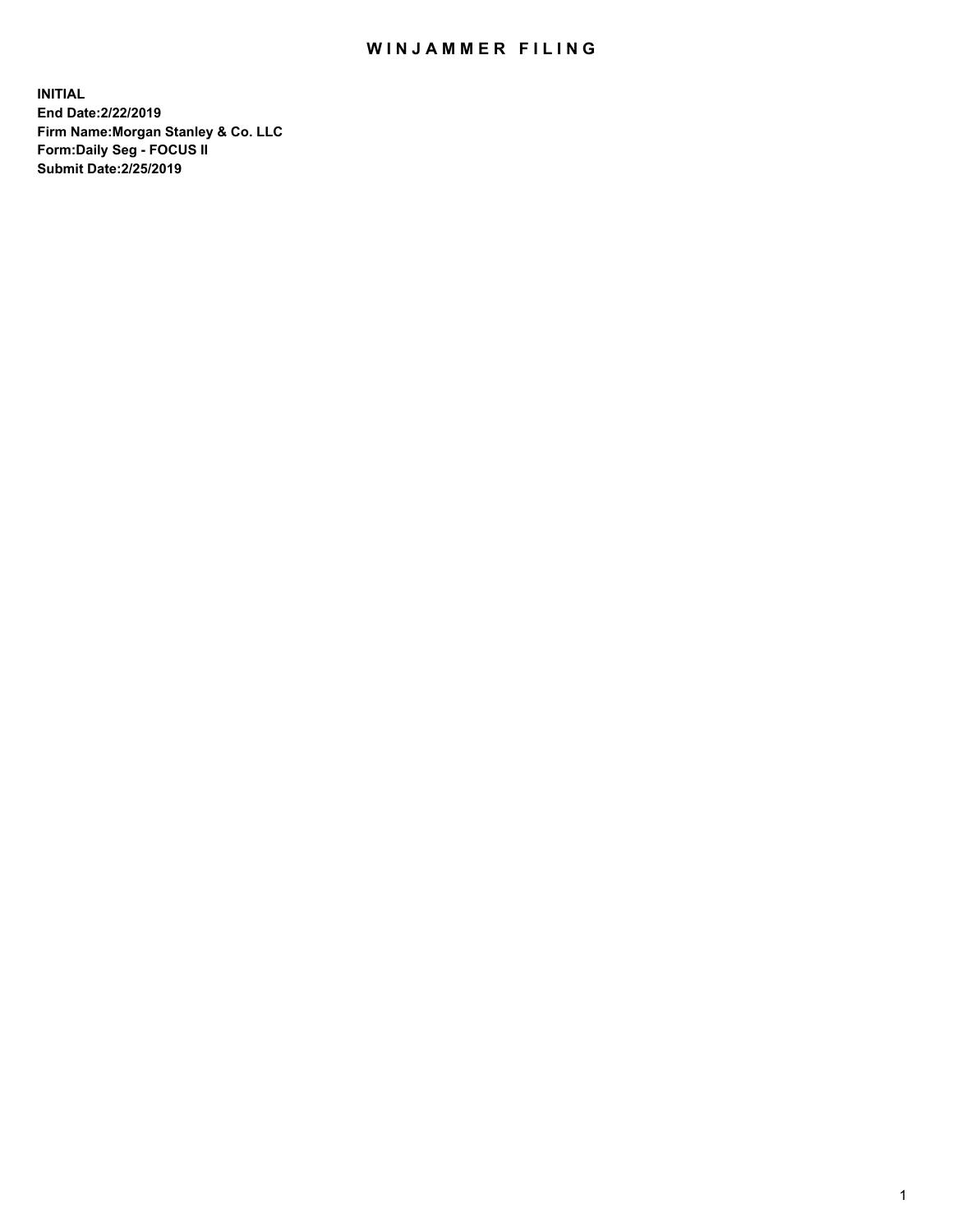**INITIAL End Date:2/22/2019 Firm Name:Morgan Stanley & Co. LLC Form:Daily Seg - FOCUS II Submit Date:2/25/2019 Daily Segregation - Cover Page**

| Name of Company                                                                   | Morgan Stanley & Co. LLC     |
|-----------------------------------------------------------------------------------|------------------------------|
| <b>Contact Name</b>                                                               | <b>Ikram Shah</b>            |
| <b>Contact Phone Number</b>                                                       | 212-276-0963                 |
| <b>Contact Email Address</b>                                                      | Ikram.shah@morganstanley.com |
| FCM's Customer Segregated Funds Residual Interest Target (choose one):            |                              |
| a. Minimum dollar amount: ; or                                                    | 235,000,000                  |
| b. Minimum percentage of customer segregated funds required:% ; or                | <u>0</u>                     |
| c. Dollar amount range between: and; or                                           | <u>0 0</u>                   |
| d. Percentage range of customer segregated funds required between: % and %.       | 00                           |
| FCM's Customer Secured Amount Funds Residual Interest Target (choose one):        |                              |
| a. Minimum dollar amount: ; or                                                    | 140,000,000                  |
| b. Minimum percentage of customer secured funds required:%; or                    | <u>0</u>                     |
| c. Dollar amount range between: and; or                                           | 0 <sub>0</sub>               |
| d. Percentage range of customer secured funds required between:% and%.            | 0 <sub>0</sub>               |
| FCM's Cleared Swaps Customer Collateral Residual Interest Target (choose one):    |                              |
| a. Minimum dollar amount: ; or                                                    | 92,000,000                   |
| b. Minimum percentage of cleared swaps customer collateral required:% ; or        | <u>0</u>                     |
| c. Dollar amount range between: and; or                                           | 0 Q                          |
| d. Percentage range of cleared swaps customer collateral required between:% and%. | 00                           |

Attach supporting documents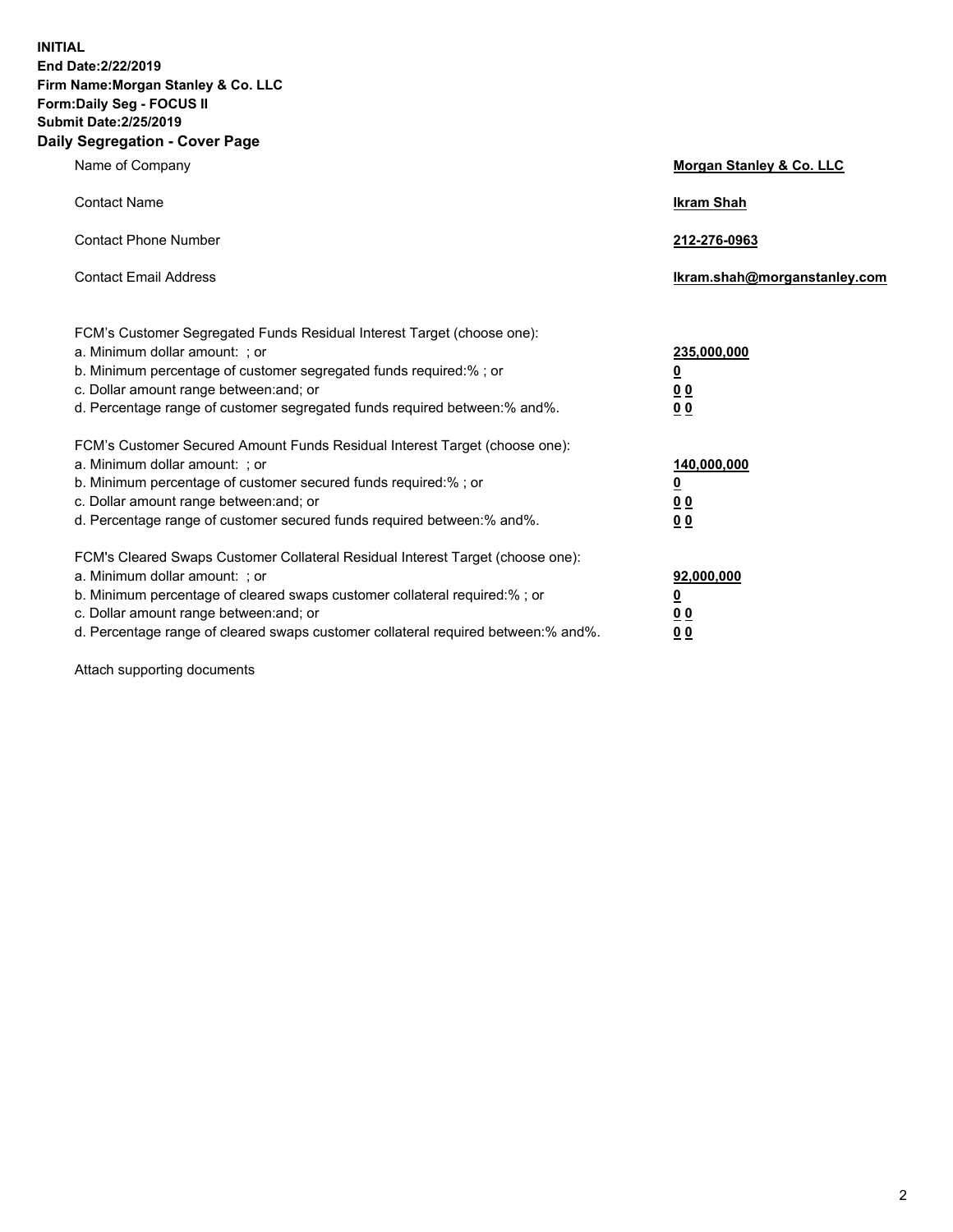## **INITIAL End Date:2/22/2019 Firm Name:Morgan Stanley & Co. LLC Form:Daily Seg - FOCUS II Submit Date:2/25/2019**

**Daily Segregation - Secured Amounts** Foreign Futures and Foreign Options Secured Amounts Amount required to be set aside pursuant to law, rule or regulation of a foreign government or a rule of a self-regulatory organization authorized thereunder 1. Net ledger balance - Foreign Futures and Foreign Option Trading - All Customers A. Cash **2,839,084,298** [7315] B. Securities (at market) **2,063,267,603** [7317] 2. Net unrealized profit (loss) in open futures contracts traded on a foreign board of trade **415,635,589** [7325] 3. Exchange traded options a. Market value of open option contracts purchased on a foreign board of trade **12,565,613** [7335] b. Market value of open contracts granted (sold) on a foreign board of trade **-9,147,848** [7337] 4. Net equity (deficit) (add lines 1. 2. and 3.) **5,321,405,255** [7345] 5. Account liquidating to a deficit and account with a debit balances - gross amount **16,346,775** [7351] Less: amount offset by customer owned securities **-15,561,048** [7352] **785,727** [7354] 6. Amount required to be set aside as the secured amount - Net Liquidating Equity Method (add lines 4 and 5) 7. Greater of amount required to be set aside pursuant to foreign jurisdiction (above) or line 6. FUNDS DEPOSITED IN SEPARATE REGULATION 30.7 ACCOUNTS 1. Cash in banks A. Banks located in the United States **330,492,501** [7500] B. Other banks qualified under Regulation 30.7 **1,084,289,028** [7520] **1,414,781,529** 2. Securities A. In safekeeping with banks located in the United States **104,724,218** [7540] B. In safekeeping with other banks qualified under Regulation 30.7 **0** [7560] **104,724,218** [7570] 3. Equities with registered futures commission merchants A. Cash **6,443,958** [7580] B. Securities **0** [7590] C. Unrealized gain (loss) on open futures contracts **2,533,819** [7600] D. Value of long option contracts **0** [7610] E. Value of short option contracts **0** [7615] **8,977,777** [7620] 4. Amounts held by clearing organizations of foreign boards of trade A. Cash **0** [7640] B. Securities **0** [7650] C. Amount due to (from) clearing organization - daily variation **0** [7660] D. Value of long option contracts **0** [7670] E. Value of short option contracts **0** [7675] **0** [7680] 5. Amounts held by members of foreign boards of trade A. Cash **1,609,928,884** [7700] B. Securities **1,958,543,386** [7710] C. Unrealized gain (loss) on open futures contracts **413,101,769** [7720]

- D. Value of long option contracts **12,565,613** [7730]
- E. Value of short option contracts **-9,147,848** [7735] **3,984,991,804**
- 6. Amounts with other depositories designated by a foreign board of trade **0** [7760]
- 7. Segregated funds on hand **0** [7765]
- 8. Total funds in separate section 30.7 accounts **5,513,475,328** [7770]
- 9. Excess (deficiency) Set Aside for Secured Amount (subtract line 7 Secured Statement Page 1 from Line 8)
- 10. Management Target Amount for Excess funds in separate section 30.7 accounts **140,000,000** [7780]
- 11. Excess (deficiency) funds in separate 30.7 accounts over (under) Management Target **51,284,346** [7785]

**0** [7305]

**5,322,190,982** [7355]

## **5,322,190,982** [7360]

[7530]

[7740] **191,284,346** [7380]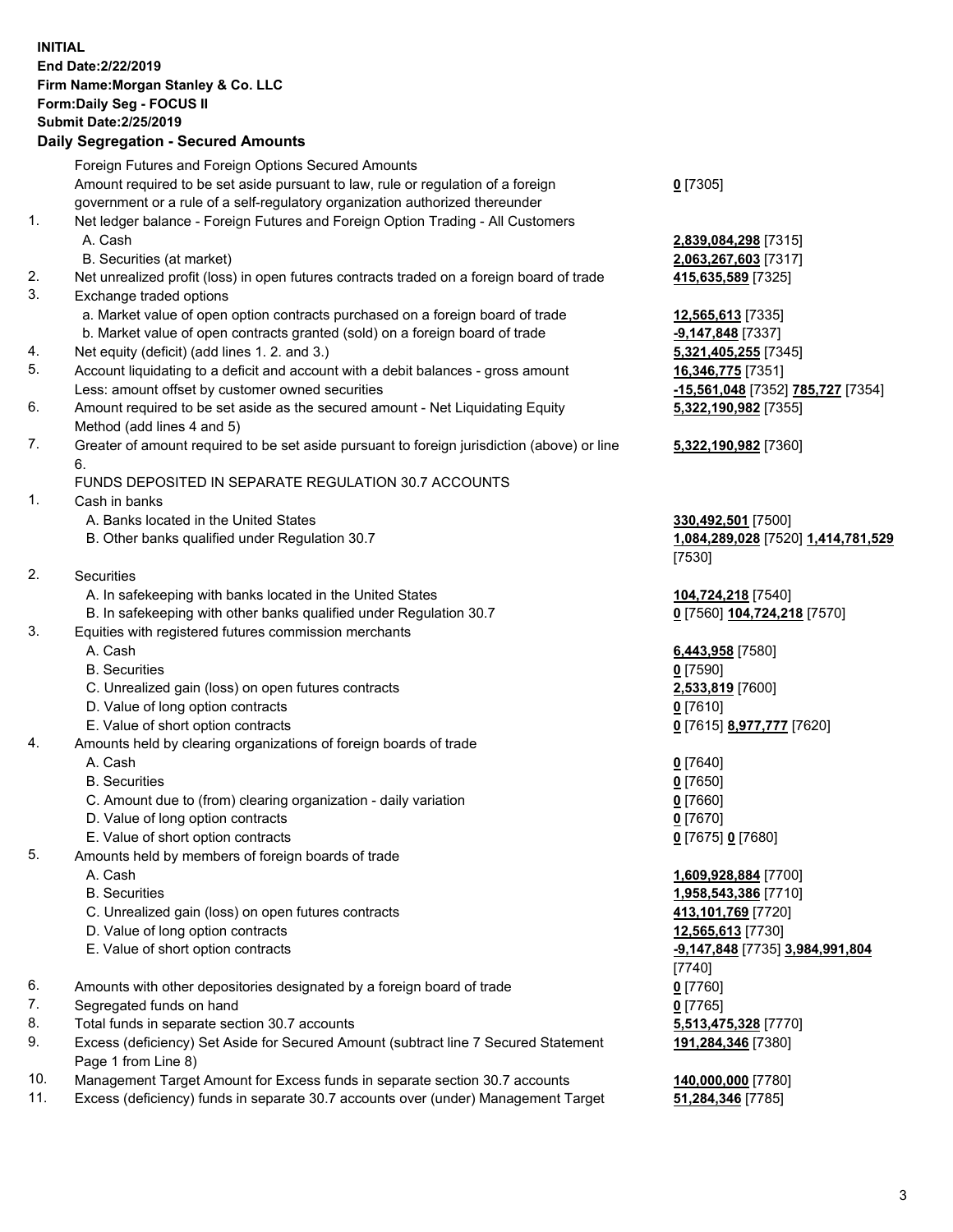**INITIAL End Date:2/22/2019 Firm Name:Morgan Stanley & Co. LLC Form:Daily Seg - FOCUS II Submit Date:2/25/2019 Daily Segregation - Segregation Statement** SEGREGATION REQUIREMENTS(Section 4d(2) of the CEAct) 1. Net ledger balance A. Cash **7,119,591,835** [7010] B. Securities (at market) **6,267,953,657** [7020] 2. Net unrealized profit (loss) in open futures contracts traded on a contract market **3,701,938,930** [7030] 3. Exchange traded options A. Add market value of open option contracts purchased on a contract market **254,355,254** [7032] B. Deduct market value of open option contracts granted (sold) on a contract market **-246,931,127** [7033] 4. Net equity (deficit) (add lines 1, 2 and 3) **17,096,908,549** [7040] 5. Accounts liquidating to a deficit and accounts with debit balances - gross amount **188,426,212** [7045] Less: amount offset by customer securities **-185,403,915** [7047] **3,022,297** [7050] 6. Amount required to be segregated (add lines 4 and 5) **17,099,930,846** [7060] FUNDS IN SEGREGATED ACCOUNTS 7. Deposited in segregated funds bank accounts A. Cash **4,876,320,492** [7070] B. Securities representing investments of customers' funds (at market) **0** [7080] C. Securities held for particular customers or option customers in lieu of cash (at market) **468,569,955** [7090] 8. Margins on deposit with derivatives clearing organizations of contract markets A. Cash **6,253,189,641** [7100] B. Securities representing investments of customers' funds (at market) **0** [7110] C. Securities held for particular customers or option customers in lieu of cash (at market) **5,799,383,702** [7120] 9. Net settlement from (to) derivatives clearing organizations of contract markets **-26,888,124** [7130] 10. Exchange traded options A. Value of open long option contracts **254,355,254** [7132] B. Value of open short option contracts **-246,931,127** [7133] 11. Net equities with other FCMs A. Net liquidating equity **9,083,836** [7140] B. Securities representing investments of customers' funds (at market) **0** [7160] C. Securities held for particular customers or option customers in lieu of cash (at market) **0** [7170] 12. Segregated funds on hand **0** [7150] 13. Total amount in segregation (add lines 7 through 12) **17,387,083,629** [7180] 14. Excess (deficiency) funds in segregation (subtract line 6 from line 13) **287,152,783** [7190]

- 15. Management Target Amount for Excess funds in segregation **235,000,000** [7194]
- 16. Excess (deficiency) funds in segregation over (under) Management Target Amount Excess

**52,152,783** [7198]